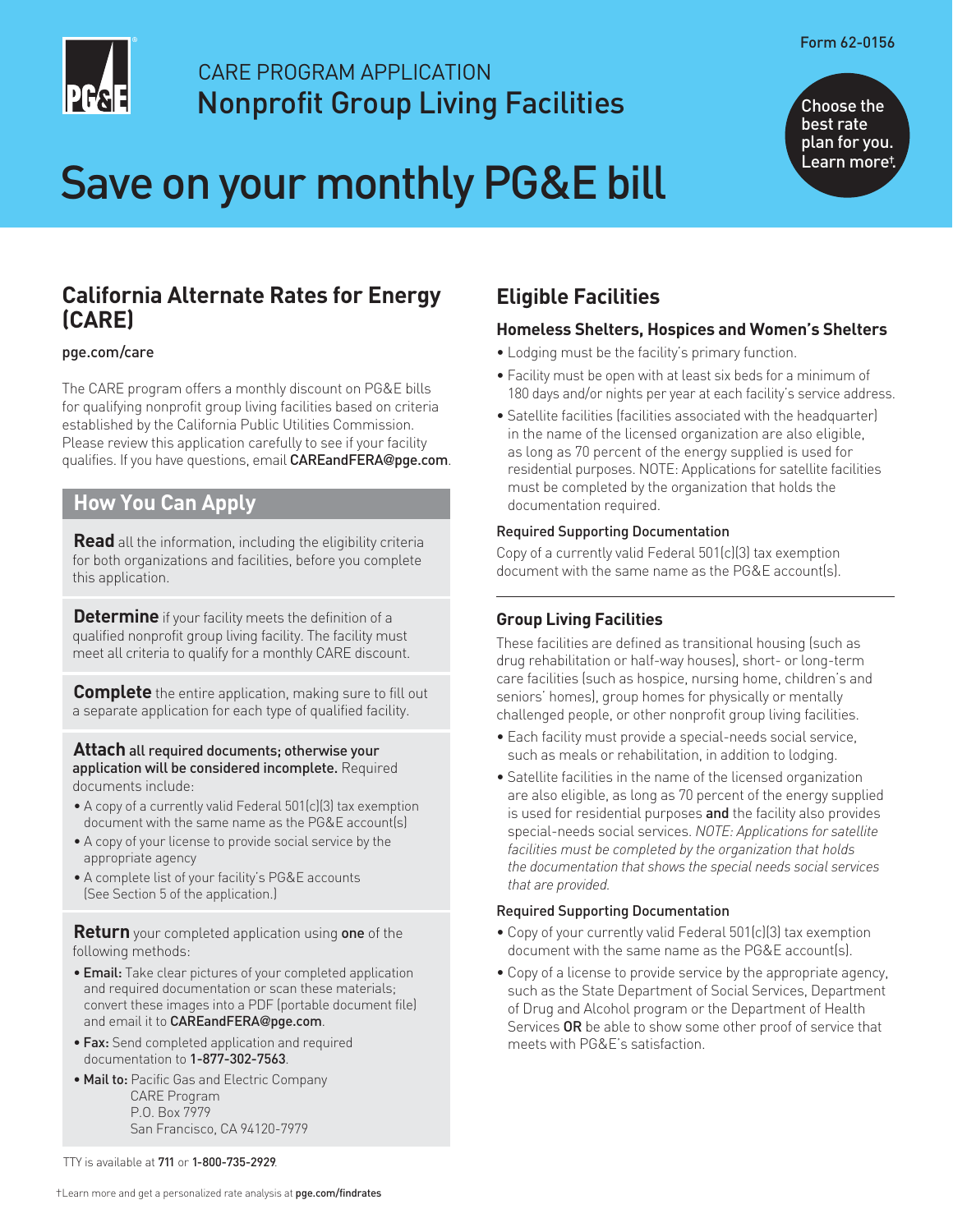# **Facilities NOT Eligible**

- Nonprofit facilities that only provide social services
- Group living facilities that only provide lodging
- Government-owned and/or -operated facilities
- Government-subsidized facilities that only provide lodging

# **Eligibility Criteria for Organizations**

Each facility MUST meet ALL of the following:

- Organization operating the facility must be able to prove its Federal 501(c)(3) status.
- Name on the PG&E account(s) must match the name on the Federal 501(c)(3) tax exemption.
- Seventy percent of the energy supplied to each PG&E account, including common use areas, must be used for residential purposes.
- Organization must verify that total gross annual income of all facility's residents and/or households, at any given time, meet the current CARE income eligibility guidelines. *NOTE: This excludes any employee operating or managing the facility who lives on the premises. Please see the enclosed sheet for the current CARE income guidelines.*
- Organization is required to renew its CARE eligibility by completing a new application, attaching all required documentation (updated as necessary) and providing an explanation as to how the previous year's CARE discount was used to directly benefit its residents.

## **Organization's Responsibilities**

As the applicant, your organization is required to:

- Provide proof of the facility's eligibility (see *Eligible Facilities*), and submit required documentation with their CARE application.
- Verify that total gross annual income of all your facility's residents and/or households, at any given time, meet the current CARE income guidelines (see *CARE Income Guidelines* sheet) and make a certification to that effect, under the penalty of perjury, under the laws of the state of California.
- Maintain records of your residents' income eligibility, as demonstrated by Federal tax returns, payroll stubs or similar records acceptable to PG&E. These records must be retained for three years from the date of the initial CARE application and/or renewal.
- Show at renewal how the previous year's CARE discount directly benefited your residents.
- Maintain accounting entries and supporting documentation that demonstrates how the previous year's CARE discount directly benefited your residents. These records must be retained for three years from the date of the initial CARE application and/or renewal.
- Upon request from PG&E, provide documentation for your residents' income eligibility and/or documentation that shows how the CARE discount directly benefited the residents.
- Provide all information requested by PG&E. Failure to do so will result in denial or removal from the CARE program. In addition, your organization may be subject to rebilling for the period it was ineligible for the discount, as determined by PG&E.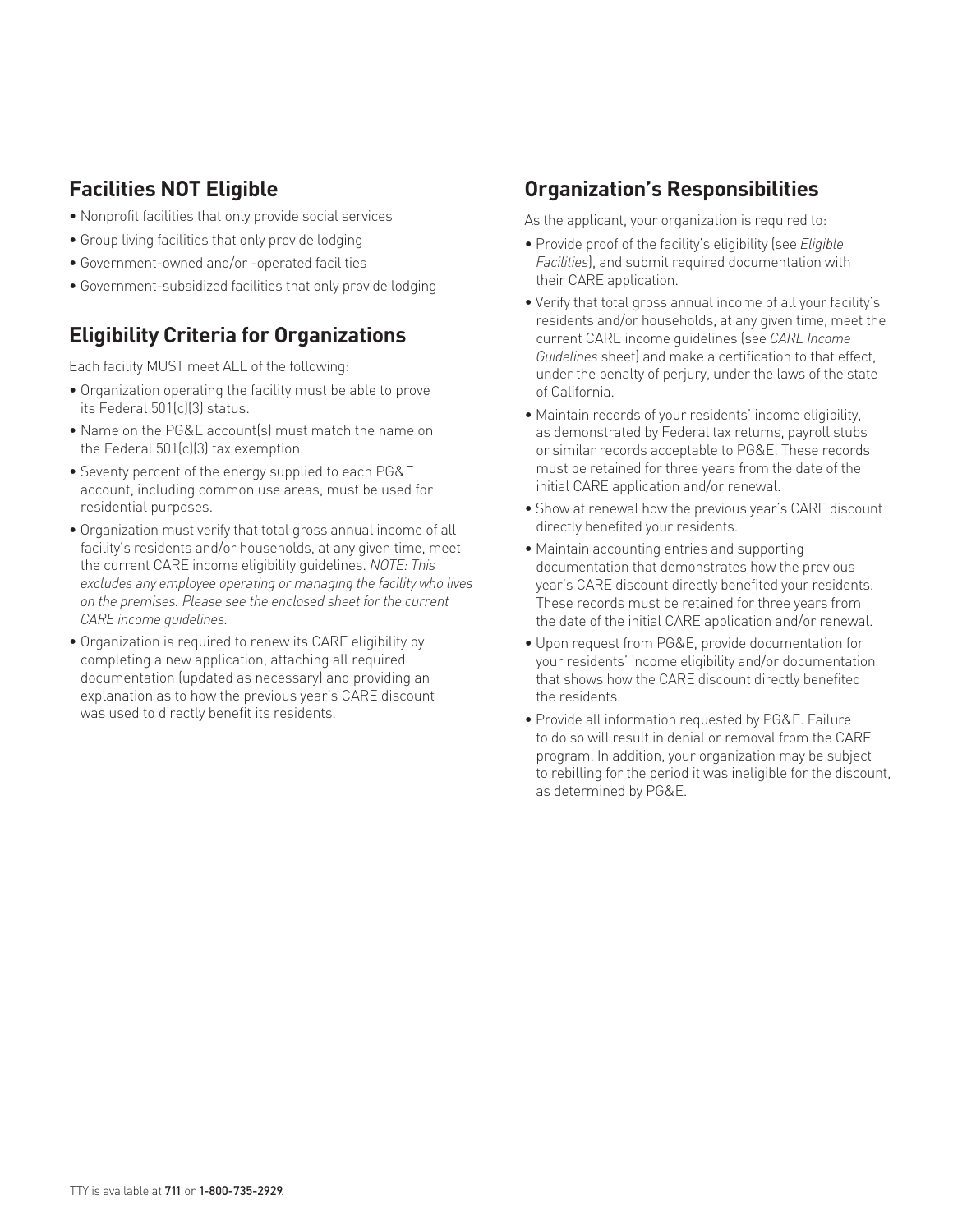

# CARE PROGRAM APPLICATION Form 62-0156 **Nonprofit Group Living Facilities**

Please complete all sections of this application, including the reverse side of this page. Then sign and date this form and return it to PG&E as soon as possible. If you qualify, your CARE discount will appear on the first page of your next PG&E bill.

| Your Organization's Name (Must be the organization with the IRS tax exemption.)                                                                                                                                            |                                                                     |                                                                                                                                                                                                                                                                                                                                                                                                                                          |                                                                                                                                                                                                                                                                                                                                                                                                                                                                                                                                                                                                                                                                                                                                                                                            |                          |
|----------------------------------------------------------------------------------------------------------------------------------------------------------------------------------------------------------------------------|---------------------------------------------------------------------|------------------------------------------------------------------------------------------------------------------------------------------------------------------------------------------------------------------------------------------------------------------------------------------------------------------------------------------------------------------------------------------------------------------------------------------|--------------------------------------------------------------------------------------------------------------------------------------------------------------------------------------------------------------------------------------------------------------------------------------------------------------------------------------------------------------------------------------------------------------------------------------------------------------------------------------------------------------------------------------------------------------------------------------------------------------------------------------------------------------------------------------------------------------------------------------------------------------------------------------------|--------------------------|
|                                                                                                                                                                                                                            |                                                                     |                                                                                                                                                                                                                                                                                                                                                                                                                                          |                                                                                                                                                                                                                                                                                                                                                                                                                                                                                                                                                                                                                                                                                                                                                                                            |                          |
| Your Facility's Name (If different from the name on the PG&E bill.)                                                                                                                                                        |                                                                     |                                                                                                                                                                                                                                                                                                                                                                                                                                          |                                                                                                                                                                                                                                                                                                                                                                                                                                                                                                                                                                                                                                                                                                                                                                                            |                          |
|                                                                                                                                                                                                                            |                                                                     |                                                                                                                                                                                                                                                                                                                                                                                                                                          |                                                                                                                                                                                                                                                                                                                                                                                                                                                                                                                                                                                                                                                                                                                                                                                            |                          |
| <b>Facility Address</b>                                                                                                                                                                                                    |                                                                     |                                                                                                                                                                                                                                                                                                                                                                                                                                          |                                                                                                                                                                                                                                                                                                                                                                                                                                                                                                                                                                                                                                                                                                                                                                                            |                          |
|                                                                                                                                                                                                                            |                                                                     |                                                                                                                                                                                                                                                                                                                                                                                                                                          |                                                                                                                                                                                                                                                                                                                                                                                                                                                                                                                                                                                                                                                                                                                                                                                            |                          |
| City/State/Zip Code                                                                                                                                                                                                        |                                                                     |                                                                                                                                                                                                                                                                                                                                                                                                                                          |                                                                                                                                                                                                                                                                                                                                                                                                                                                                                                                                                                                                                                                                                                                                                                                            |                          |
| Facility Mailing Address (If different) City/State/Zip Code                                                                                                                                                                |                                                                     |                                                                                                                                                                                                                                                                                                                                                                                                                                          |                                                                                                                                                                                                                                                                                                                                                                                                                                                                                                                                                                                                                                                                                                                                                                                            |                          |
|                                                                                                                                                                                                                            |                                                                     |                                                                                                                                                                                                                                                                                                                                                                                                                                          |                                                                                                                                                                                                                                                                                                                                                                                                                                                                                                                                                                                                                                                                                                                                                                                            |                          |
| <b>Primary Contact</b>                                                                                                                                                                                                     | <b>Secondary Contact</b>                                            |                                                                                                                                                                                                                                                                                                                                                                                                                                          |                                                                                                                                                                                                                                                                                                                                                                                                                                                                                                                                                                                                                                                                                                                                                                                            |                          |
|                                                                                                                                                                                                                            |                                                                     |                                                                                                                                                                                                                                                                                                                                                                                                                                          |                                                                                                                                                                                                                                                                                                                                                                                                                                                                                                                                                                                                                                                                                                                                                                                            |                          |
| <b>Phone Number</b>                                                                                                                                                                                                        | <b>Phone Number</b>                                                 |                                                                                                                                                                                                                                                                                                                                                                                                                                          |                                                                                                                                                                                                                                                                                                                                                                                                                                                                                                                                                                                                                                                                                                                                                                                            |                          |
|                                                                                                                                                                                                                            |                                                                     |                                                                                                                                                                                                                                                                                                                                                                                                                                          |                                                                                                                                                                                                                                                                                                                                                                                                                                                                                                                                                                                                                                                                                                                                                                                            |                          |
| <b>Fax Number</b>                                                                                                                                                                                                          |                                                                     | <b>Fax Number</b>                                                                                                                                                                                                                                                                                                                                                                                                                        |                                                                                                                                                                                                                                                                                                                                                                                                                                                                                                                                                                                                                                                                                                                                                                                            |                          |
| <b>Email Address</b>                                                                                                                                                                                                       |                                                                     | <b>Email Address</b>                                                                                                                                                                                                                                                                                                                                                                                                                     |                                                                                                                                                                                                                                                                                                                                                                                                                                                                                                                                                                                                                                                                                                                                                                                            |                          |
|                                                                                                                                                                                                                            |                                                                     |                                                                                                                                                                                                                                                                                                                                                                                                                                          |                                                                                                                                                                                                                                                                                                                                                                                                                                                                                                                                                                                                                                                                                                                                                                                            |                          |
| <b>Facility Information</b>                                                                                                                                                                                                | 2A. Type of Facility<br>Group Living Facility                       | <b>2B. Facility Services</b><br>Please check all services that apply.                                                                                                                                                                                                                                                                                                                                                                    |                                                                                                                                                                                                                                                                                                                                                                                                                                                                                                                                                                                                                                                                                                                                                                                            |                          |
| Please use a separate application<br>for each TYPE of facility.                                                                                                                                                            | $\Box$ Homeless Shelter<br>$\Box$ Hospice<br>$\Box$ Women's Shelter | Lodging<br>Counseling $\Box$ Training<br>Meals                                                                                                                                                                                                                                                                                                                                                                                           | $\Box$ Rehabilitation<br>□ Other (Please describe):                                                                                                                                                                                                                                                                                                                                                                                                                                                                                                                                                                                                                                                                                                                                        |                          |
| <b>CARE Program Renewal</b><br>If you want to renew your facility's CARE<br>eligibility, please explain how your<br>organization used the savings from last<br>year's CARE discount to directly benefit<br>your residents: | 4<br>true and correct.<br>of record.<br>Χ                           | <b>Your Declaration</b><br>1. The information I have provided here is<br>2. The organization is a PG&E customer<br>3. Total gross annual income of all facility's<br>residents and/or households meet<br>the current CARE income quidelines,<br>and documentation is available to<br>substantiate this statement.<br>4. Each PG&E account meets the 70 percent<br>residential energy usage criteria as<br>described on this application. | By signing this declaration, I certify that our nonprofit organization and the<br>facility we operate qualify for CARE. I also agree to the following program terms<br>and conditions in order to remain eligible for the CARE program:<br>5. I will renew our organization's eligibility at least<br>every four years and notify PG&E of any changes<br>that may affect our CARE eligibility.<br>6. PG&E reserves the right to request verification of<br>records demonstrating eligibility at any time and<br>may rebill the organization at the applicable rate,<br>if appropriate.<br>7. I understand that PG&E may share our facility's<br>name and address with other utilities or their agents,<br>for the sole purpose of facilitating enrollment in<br>their assistance programs. |                          |
|                                                                                                                                                                                                                            | X                                                                   | Authorized Representative's Signature                                                                                                                                                                                                                                                                                                                                                                                                    | Date                                                                                                                                                                                                                                                                                                                                                                                                                                                                                                                                                                                                                                                                                                                                                                                       | FOR INTERNAL<br>USE ONLY |

**Please complete this application by providing your PG&E account information in Section 5 on the reverse side.** 

Information collected on this application is handled in accordance with PG&E's Privacy Policy. The Privacy Policy is available at [pge.com/privacy](https://www.pge.com/en_US/about-pge/company-information/privacy-policy/privacy.page?WT.mc_id=Vanity_privacy). Automated Document, Preliminary Statement, Part A "PG&E" refers to Pacific Gas and Electric Company, a subsidiary of PG&E Corporation. ©2022 Pacific Gas and Electric Company. All rights reserved.<br>These offerings are funded by California utility customers and administered